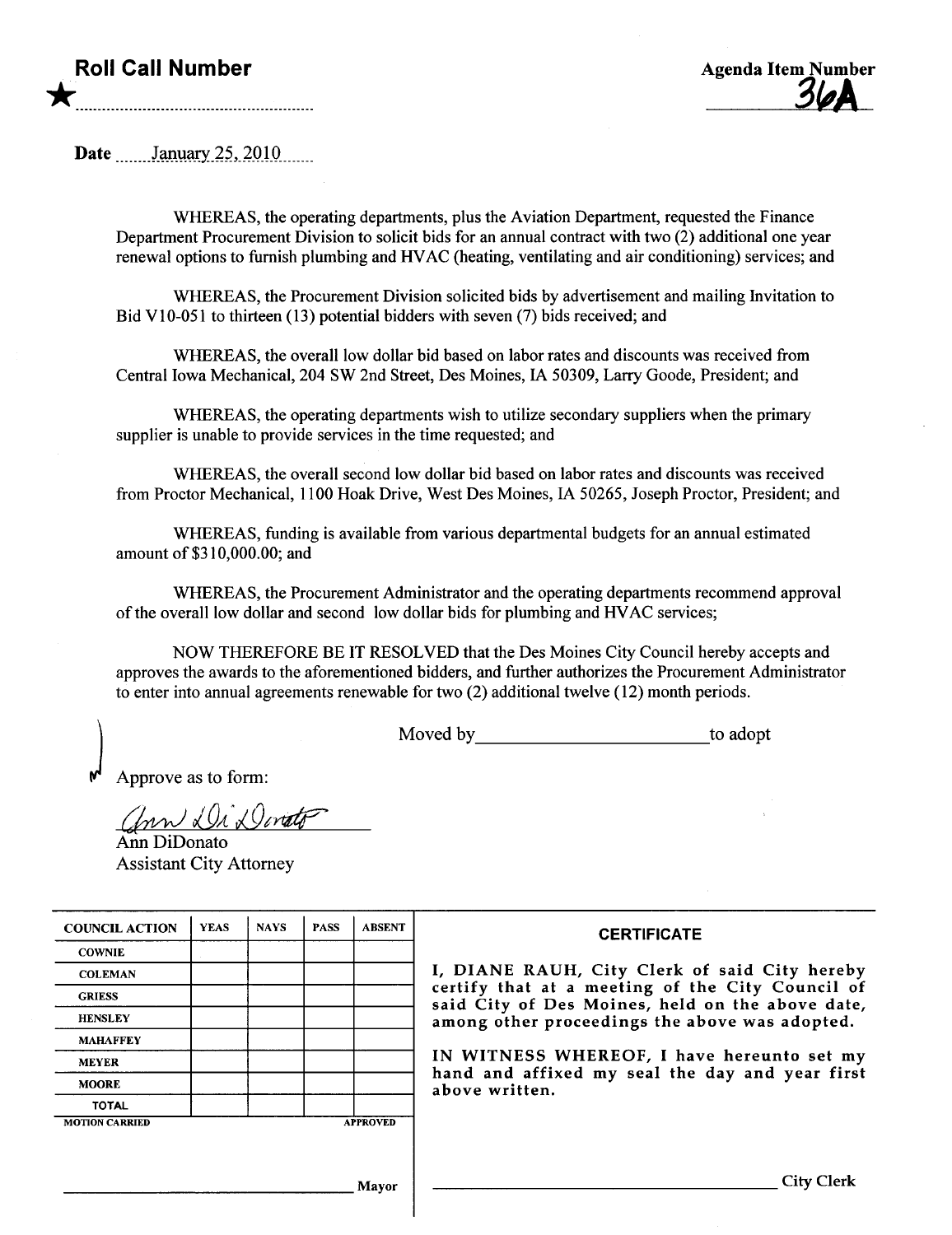$36A$ 

 $\hat{\mathcal{A}}$ 

## CITY OF DES MOINES - DEPARTMENT OF FINANCE - PURCHASING DIVISION

|                                                                              | <b>Plumbing/HVAC Services</b>                                     | <b>City of Des Moines</b>                                                      | <b>Bid No. V10-051</b>                                            |                                                                               |
|------------------------------------------------------------------------------|-------------------------------------------------------------------|--------------------------------------------------------------------------------|-------------------------------------------------------------------|-------------------------------------------------------------------------------|
|                                                                              | Opened: 12/22/09                                                  | Opened by: mv                                                                  | Req. # -                                                          |                                                                               |
| Bidder<br>Address<br>City<br>Terms<br>FOB:<br>Delivery:                      | Central Iowa Mechanical<br>204 SW 2nd St.<br>Des Moines, IA 50309 | Proctor Mechanical Corporation<br>1100 Hoak Drive<br>West Des Moines, IA 50265 | Wolin Mechanical<br>1720 Fuller Road<br>West Des Moines, IA 50265 | Air-Con Mechanical Corporation<br>3121 SE 14th Street<br>Des Moines, IA 50320 |
| <b>SERVICE LABOR RATES</b>                                                   |                                                                   |                                                                                |                                                                   |                                                                               |
| Plumbing Labor Rates 8:00am - 5:00pm<br>Journeyman<br>Apprentice<br>Laborer  | \$59.00<br>\$49.00<br>\$40.00                                     | \$60.00<br>\$50.00<br>\$40.00                                                  | \$63.00<br>\$48.00<br>\$35.00                                     | \$63.58<br>\$40.84<br>\$27.02                                                 |
| Plumbing Labor Rates 5:00pm - 8:00am<br>Journeyman<br>Apprentice<br>Laborer  | \$84.00<br>\$72.00<br>\$58.00                                     | \$85.00<br>\$73.00<br>\$58.00                                                  | \$92.00<br>\$70.00<br>\$65.00                                     | \$94.11<br>\$61.27<br>\$38.40                                                 |
| Plumbing Labor Rates Sundays/Holidays<br>Journeyman<br>Apprentice<br>Laborer | \$111.00<br>\$93.00<br>\$76.00                                    | \$112.00<br>\$94.00<br>\$76.00                                                 | \$120.00<br>\$95.00<br>\$90.00                                    | \$125.47<br>\$81.70<br>\$54.03                                                |
| HVAC Labor Rates 8:00am - 5:00pm<br>Journeyman<br>Apprentice<br>Laborer      | \$59.00<br>\$49.00<br>\$40.00                                     | \$60.00<br>\$50.00<br>\$40.00                                                  | \$63.00<br>\$48.00<br>\$35.00                                     | \$63.58<br>\$40.84<br>\$27.02                                                 |
| HVAC Labor Rates 5:00pm - 8:00am<br>Journeyman<br>Apprentice<br>Laborer      | \$84.00<br>\$72.00<br>\$58.00                                     | \$85.00<br>\$73.00<br>\$58.00                                                  | \$92.00<br>\$70.00<br>\$65.00                                     | \$94.11<br>\$61.27<br>\$38.40                                                 |
| HVAC Labor Rates Sundays/Holidays<br>Journeyman<br>Apprentice<br>Laborer     | \$11100<br>\$93.00<br>\$76.00                                     | \$112.00<br>\$94.00<br>\$76.00                                                 | \$120.00<br>\$95.00<br>\$90.00                                    | \$125.47<br>\$81.70<br>\$54.03                                                |
| Backflow Tester 8:00am - 5:00pm<br>Journeyman<br>Apprentice<br>Laborer       | \$59.00<br>N/A<br><b>N/A</b>                                      | \$60.00<br>N/A<br>N/A                                                          | \$63.00<br>N/A<br>N/A                                             | \$63.09<br>N/A<br>N/A                                                         |
| Backflow Tester 5:00pm - 8:00am<br>Journeyman<br>Apprentice<br>Laborer       | \$84.00<br>N/A<br>N/A                                             | \$85.00<br><b>N/A</b><br><b>N/A</b>                                            | \$92.00<br>N/A<br>N/A                                             | \$94.00<br>N/A<br>N/A                                                         |
| Backflow Tester Sundays/Holidays<br>Journeyman<br>Apprentice<br>Laborer      | \$111.00<br>N/A<br>N/A                                            | \$112.00<br><b>N/A</b><br><b>N/A</b>                                           | \$120.00<br>N/A<br>N/A                                            | \$125.47<br>N/A<br>N/A                                                        |
| Equipment Operators 8:00am - 5:00pm<br>Journeyman<br>Apprentice<br>Laborer   | \$59.00<br>Ν/Α<br>N/A                                             | \$60.00<br><b>N/A</b><br>N/A                                                   | \$63.00<br>N/A<br>N/A                                             | \$63.09<br>N/A<br>N/A                                                         |
| Equipment Operators 5:00pm - 8:00am<br>Journeyman<br>Apprentice<br>Laborer   | \$84.00<br>N/A<br>N/A                                             | \$85.00<br><b>N/A</b><br><b>N/A</b>                                            | \$90.00<br>N/A<br>N/A                                             | \$94.11<br>N/A<br>N/A                                                         |
| Equipment Operators Sundays/Holidays<br>Journeyman<br>Apprentice<br>Laborer  | \$111.00<br>N/A<br>N/A                                            | \$112.00<br>N/A<br><b>N/A</b>                                                  | \$120.00<br>N/A<br>N/A                                            | $\sim$<br>\$124.32<br>N/A<br>N/A                                              |
| Materials: Contractor's cost plus                                            | 15%                                                               | 15%                                                                            | 20%                                                               | 20%                                                                           |
| Supplies:                                                                    |                                                                   |                                                                                |                                                                   |                                                                               |

 $\mathcal{L}(\mathcal{A})$  and  $\mathcal{L}(\mathcal{A})$